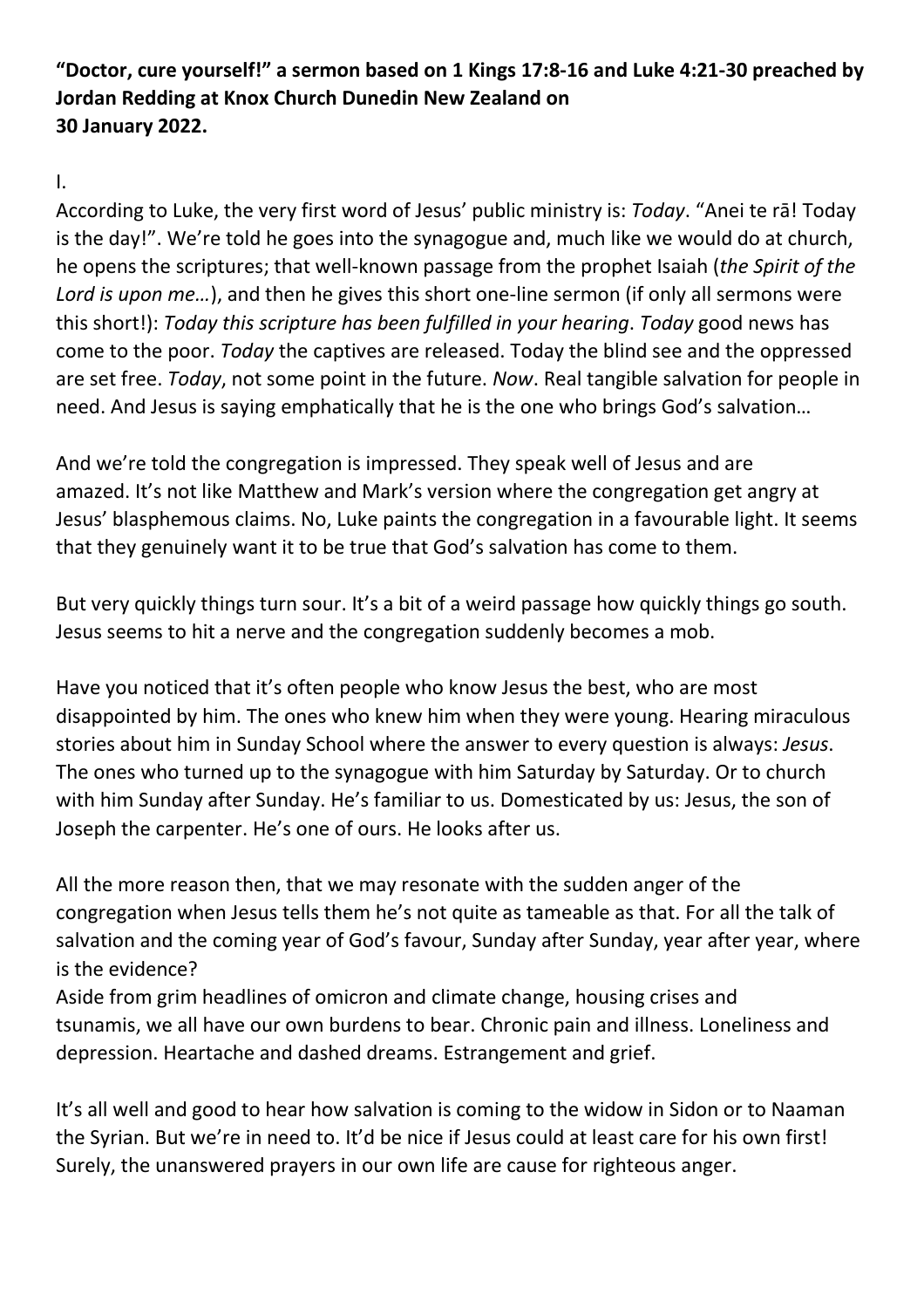For most of us today, though, we don't tend to rail against Jesus in blind rage when he disappoints us. In our day, in the age of dying Christendom, we tend to simply retreat. Our childlike wonder gradually turns to mild interest, staid indifference, weary disappointment – as we get worn down by the realities of life and preoccupied by other things.

In my experience, most of my friends who have left the church, never reached a definitive moment of rejection. It wasn't as dramatic as that. They just kind of drifted away. Wafted out the open door like a summer breeze.

If Luke were to tell his story today, I wonder whether the congregation, rather than rushing violently at Jesus, would have simply shrugged their shoulders in weary disappointment and walked out.

## II.

Here at the outset of Jesus' public ministry, Luke establishes an irreconcilable tension between what Jesus proclaims, between what we hope for, and what we see in our lives and the world around us. If Jesus had simply said, some day. In the future. God's salvation is coming – there would be no problem. There's no tension there. But he said, God's salvation is coming today, now. There's a tension there that can't be easily resolved.

It's a tension that continues right through Luke's gospel, driving the story forward, leading things inexorably to their painful end on the cross. In fact, there are hints in our story today, at the beginning of Jesus' ministry, of the crucifixion to come at the end. Luke wants us to see the connection.

You know how, when the mob gets angry, they drove Jesus out of town and took him up to the top of a hill, threatening to throw him off a cliff? Well, the story is set in Nazareth and, apparently, no such hill exists on the edge of town. Luke is far too careful a storyteller to make this kind of factual error unintentionally. No, this is an intentional addition to the story, a foretelling of where things are headed: a hill, an angry mob, an intended execution – this time carried out on a cross.

The bitter disappointment of the crowd at the beginning of Jesus' ministry is the fuel to the fire that burns and is not exhausted until Jesus is dead. "Doctor, save yourself," Jesus predicts they will cry. And eventually they do, as they gather around the cross, scoffing: "He saved others, let him save himself if he is the Messiah of God."

## III.

And yet… doesn't the scoffing, the anger, the bitter disappointment, the indifference, the dashed hopes point to the fact that hope is there in the first place? That we genuinely want to believe that Jesus is who he says he is? That God has not abandoned us to our suffering. That salvation is near. That this is the day of resurrection, or renewal or restoration. The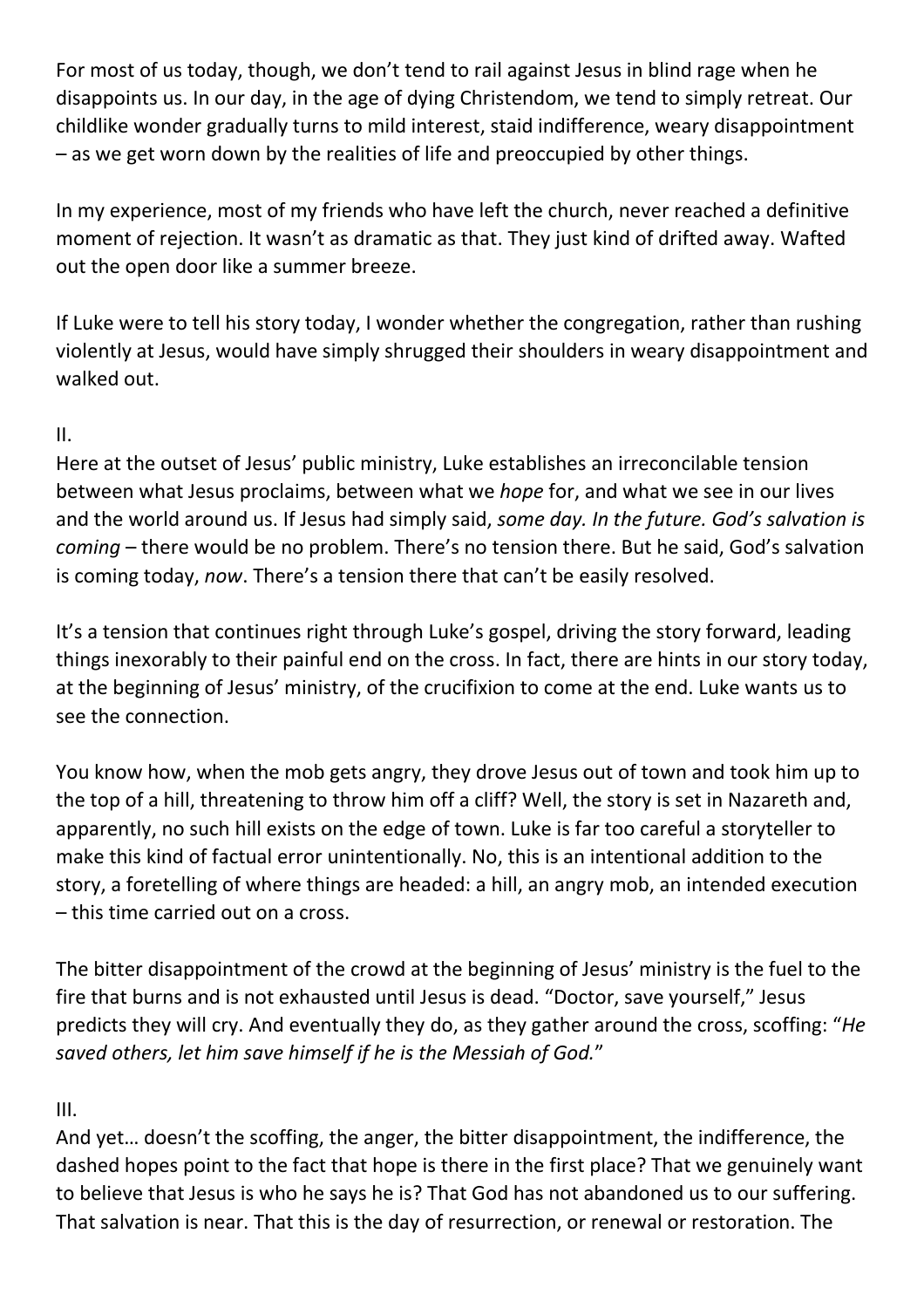passion of feeling, of anger, points to the inescapable fact that we do care. Something in the story of Jesus keeps drawing us back. We want to believe that we are not alone.

We're genuinely curious because we're invested in it. We suffer. We know what pain is. So, doctor, will you cure yourself? Are you worthy of the hope we place in you?

The mocking of the mob is, of course, correct: Jesus, doesn't save himself. And yet the great irony of the gospel is that this is the path of salvation. The way of a God who does not escape our human condition, but enters fully into it. Meeting us in the midst of our suffering and dying.

I heard someone ask me recently that age-old question: if God is real, why does God allow such suffering? They weren't asking it as an abstract problem. Rather they were genuinely navigating a harrowing experience. Their faith had been rocked by the senselessness of suffering.

I was trying to think what answer I could have given to the question. I don't think any answer would have been good enough. And actually, I don't think the Bible gives us a clear and satisfactory answer to that question. Suffering exists.

The scandal of the gospel is that Jesus never promises an escape from suffering. Yes, there are plenty of miracle stories in the Bible. And I have no problem believing that the miraculous life of God can alleviate suffering or unexpectedly heal lives today. But we shouldn't rely on them. Because salvation doesn't ultimately consist in escaping the cross. It culminates, centres, on the cross. The way of Jesus leads right into the heart of suffering.

It's a message that would be wildly unpopular today if society cared enough to notice. There's an ad on George St. at the moment, just opposite Knox Church, that says: Age later. It's selling a beauty product that supposedly staves off the signs of ageing indefinitely. It kind of sums up our society doesn't it? A society that fetishises youth and craves escapism (the Metaverse is the latest innovation that is capturing our utopian hopes and dreams). That wants to put off all the signs of our human frailty and decay. That isn't so much scared of death but is scared of all the ugliness that congregates around it. Illness, pain, ageing and frail bodies, failing minds. Suffering.

The scandal of the gospel is that we are compelled not to turn away but to look suffering full in the face. To attend to the ugliness in our lives and in the world. Not to look away. To gaze upon the crucified Christ and to see in his suffering our own. And there at the foot of the cross to add our voice to the congregation: Doctor, save yourself! Please! For your sake and for mine!